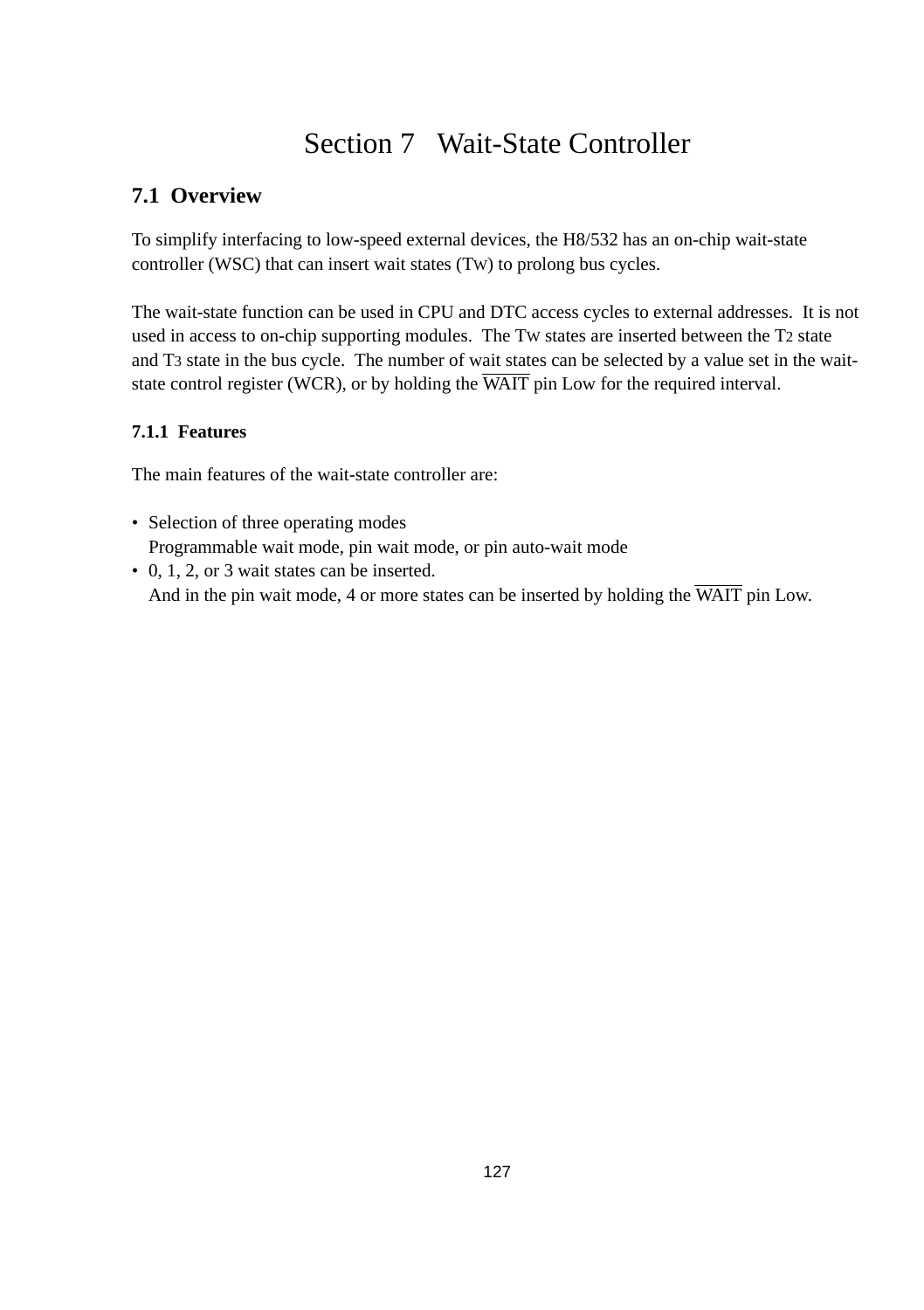### **7.1.2 Block Diagram**



Figure 7-1 shows a block diagram of the wait-state controller.



### **7.1.3 Register Configuration**

The wait-state controller has one control register: the wait-state control register described in table 7-1.

#### **Table 7-1 Register Configuration**

| <b>Name</b>                 | <b>Abbreviation</b> | <b>Read/Write</b> | <b>Initial Value</b> | <b>Address</b> |
|-----------------------------|---------------------|-------------------|----------------------|----------------|
| Wait-state control register | WCR                 | R/W               | H'F3                 | H'FFF8         |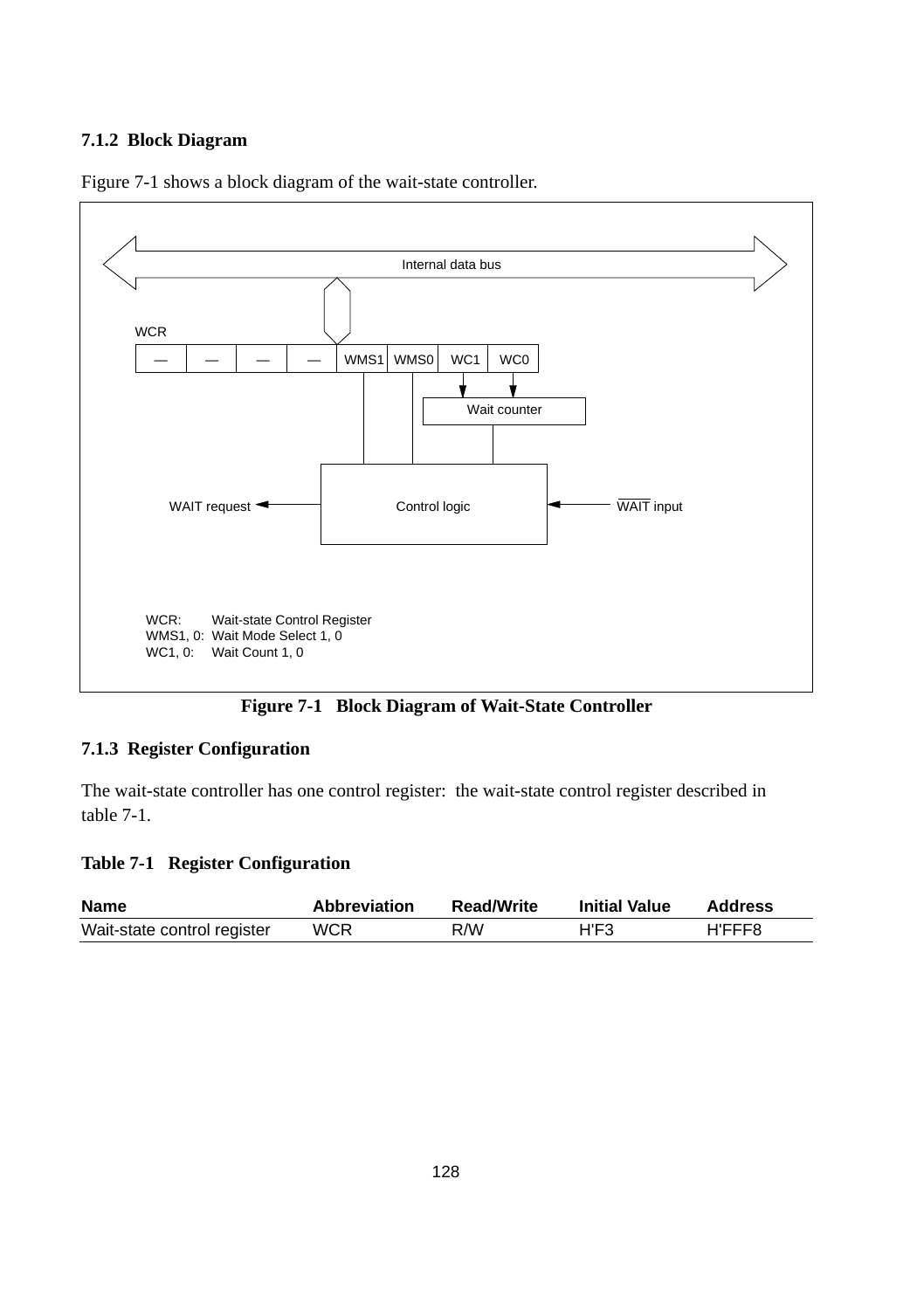### **7.2 Wait-State Control Register**

The wait-state control register (WCR) is an 8-bit register that specifies the wait mode and the number of wait states to be inserted. A reset initializes the WCR to specify the programmable wait mode with three wait states. The WCR is not initialized in the software standby mode.

| Bit           |  | э | 4 |      |      |                 |                 |
|---------------|--|---|---|------|------|-----------------|-----------------|
|               |  |   |   | WMS1 | WMS0 | WC <sub>1</sub> | WC <sub>0</sub> |
| Initial value |  |   |   |      |      |                 |                 |
| Read/Write    |  |   |   | R/W  | R/W  | R/W             | R/W             |

**Bits 7 to 4—Reserved:** These bits cannot be modified and are always read as "1."

**Bits 3 and 2—Wait Mode Select 1 and 0 (WMS1 and WMS0):** These bits select the wait mode as shown below.

| Bit 3            | Bit 2       |                                                            |
|------------------|-------------|------------------------------------------------------------|
| WMS <sub>1</sub> | <b>WMS0</b> | <b>Description</b>                                         |
| 0                |             | Programmable wait mode (Initial value)                     |
| 0                |             | No wait states are inserted, regardless of the wait count. |
|                  |             | Pin wait mode                                              |
|                  |             | Pin auto-wait mode                                         |

**Bits 1 and 0—Wait Count (WC1 and WC0):** These bits specify the number of wait states to be inserted.

Wait states are inserted only in bus cycles in which the CPU or DTC accesses an external address.

| Bit 0           |                                                       |
|-----------------|-------------------------------------------------------|
| WC <sub>0</sub> | <b>Description</b>                                    |
|                 | No wait states are inserted, except in pin wait mode. |
|                 | 1 Wait state in inserted.                             |
|                 | 2 Wait states are inserted.                           |
|                 | 3 Wait states are inserted. (Initial value)           |
|                 |                                                       |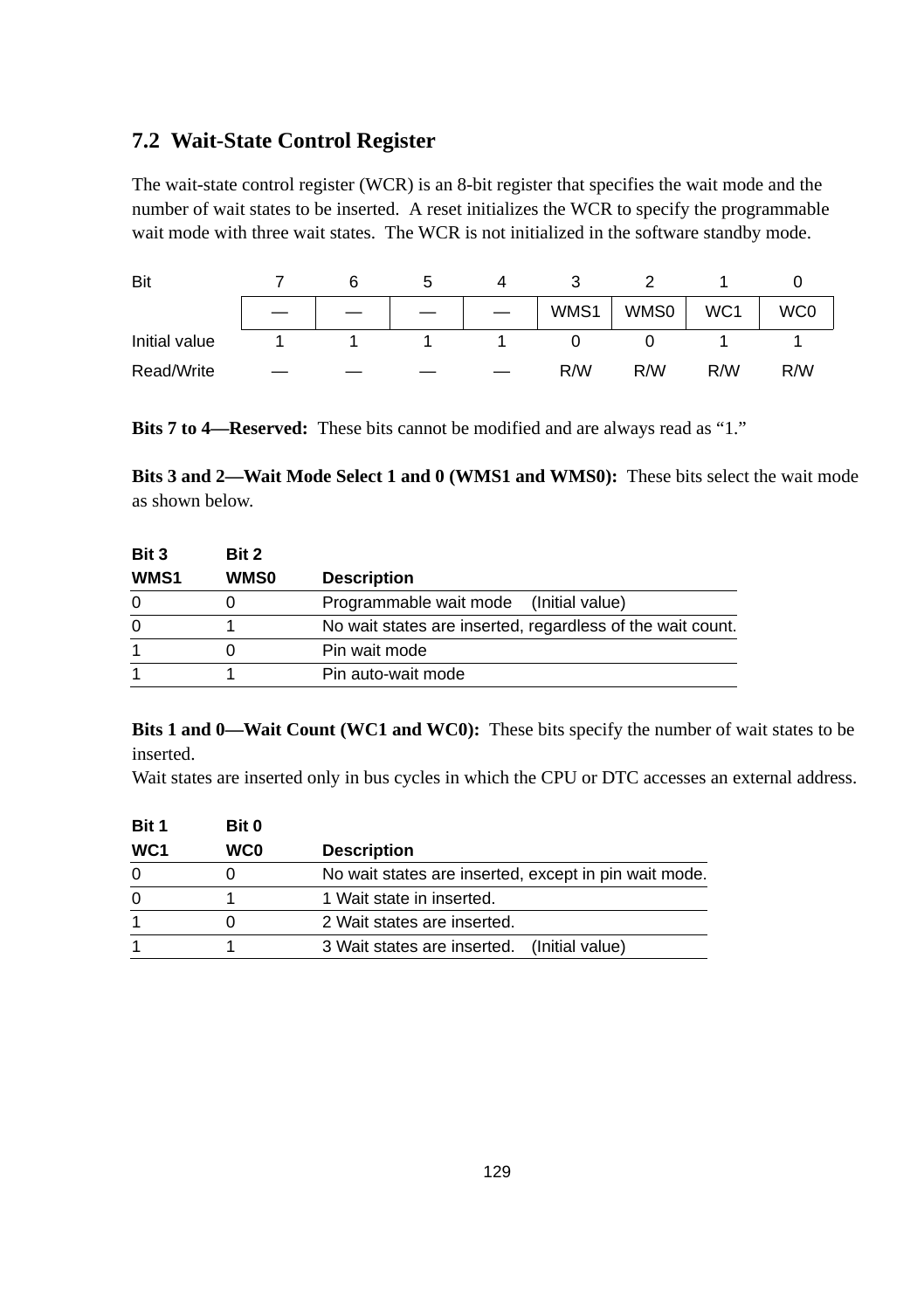## **7.3 Operation in Each Wait Mode**

Table 7-2 summarizes the operation of the three wait modes.

### **Table 7-2 Wait Modes**

| <b>Mode</b>                                               | <b>WAIT</b><br><b>Pin Function</b> | <b>Insertion</b><br><b>Conditions</b>                                  | <b>Number of Wait</b><br><b>States Inserted</b>                                                                                         |
|-----------------------------------------------------------|------------------------------------|------------------------------------------------------------------------|-----------------------------------------------------------------------------------------------------------------------------------------|
| Programmable<br>wait mode<br>$WMS1 = "0"$<br>$WMS0 = "0"$ | <b>Disabled</b>                    | Inserted on access to<br>an off-chip address                           | 1 to 3 wait states are inserted, as<br>specified by bits WC0 and WC1.                                                                   |
| Pin wait mode<br>$WMS1 = "1"$<br>$WMS0 = "0"$             | Enabled                            | Inserted on access to<br>an off-chip address                           | 0 to 3 wait states are inserted, as<br>specified by bits WC0 and WC1,<br>plus additional wait states while the<br>WAIT pin is held Low. |
| Pin auto-wait<br>mode<br>$WMS1 = "1"$<br>$WMS0 = "1"$     | Enabled                            | Inserted on access to<br>an off-chip address if<br>the WAIT pin is Low | 1 to 3 wait states are inserted, as<br>specified by bits WC0 and WC1.                                                                   |

### **7.3.1 Programmable Wait Mode**

The programmable wait mode is selected when  $WMS1 = "0"$  and  $WMS0 = "0."$ 

Whenever the CPU or DTC accesses an off-chip address, the number of wait states set in bits WC1 and WC0 are inserted. The WAIT pin is not used for wait control; it is available as an I/O pin.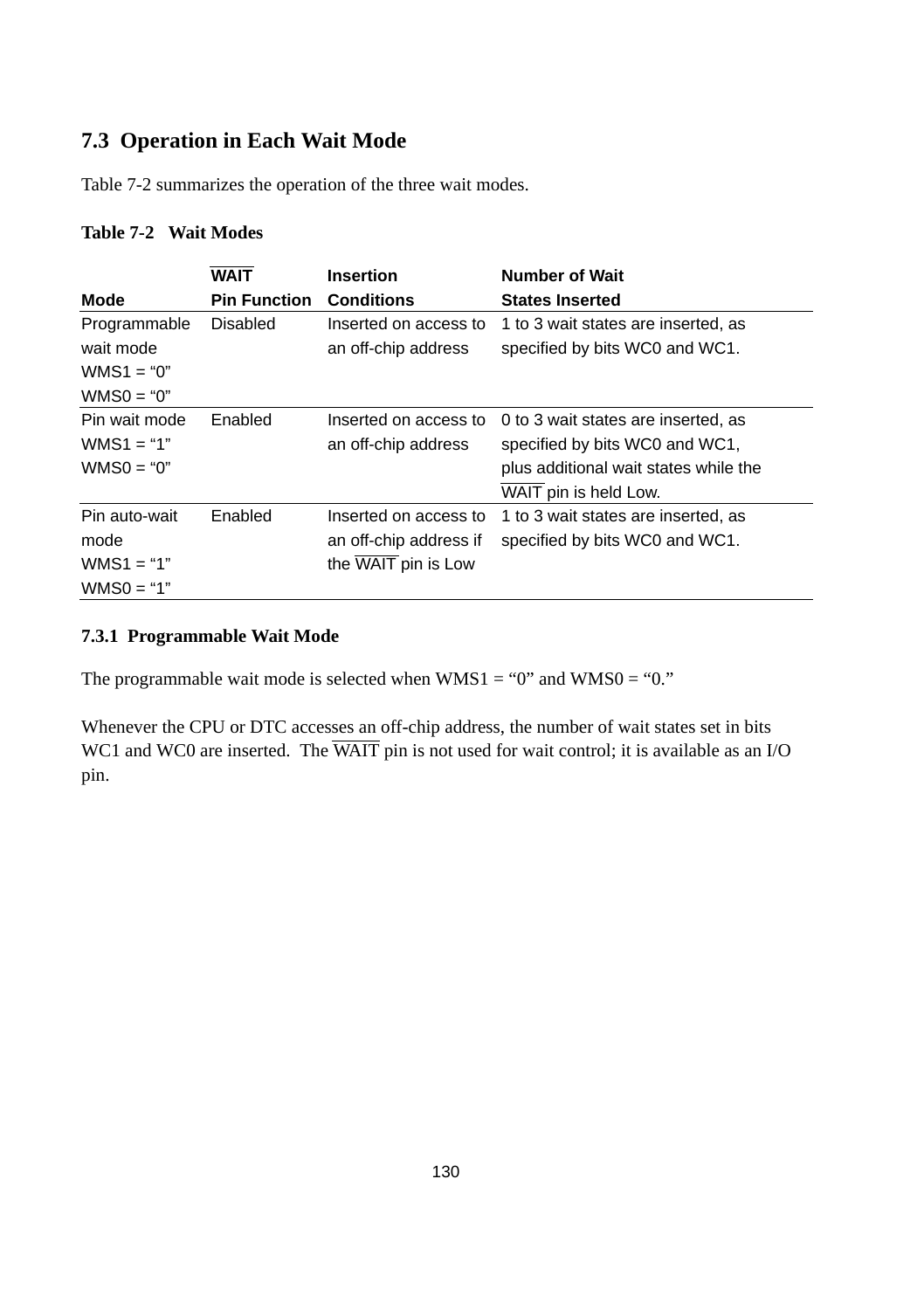

Figure 7-2 shows the timing of the operation in this mode when the wait count is 1 (WC1 = "0,"  $WCO = "1"$ ).

**Figure 7-2 Programmable Wait Mode**

### **7.3.2 Pin Wait Mode**

The pin wait mode is selected when  $WMS1 = "1"$  and  $WMS0 = "0."$ 

In this mode the  $\overline{WAIT}$  function of the P14  $\overline{WAIT}$  pin is used automatically.

The number of wait states indicated by bits WC1 and WC0 are inserted into any bus cycle in which the CPU or DTC accesses an off-chip address. In addition, wait states continue to be inserted as long as the  $\overline{WAIT}$  pin is held low. In particular, if the wait count is 0 but the  $\overline{WAIT}$  pin is Low at the rising edge of the  $\phi$  clock in the T2 state, wait states are inserted until the  $\overline{WAIT}$  pin goes High.

This mode is useful for inserting four or more wait states, or when different external devices require different numbers of wait states.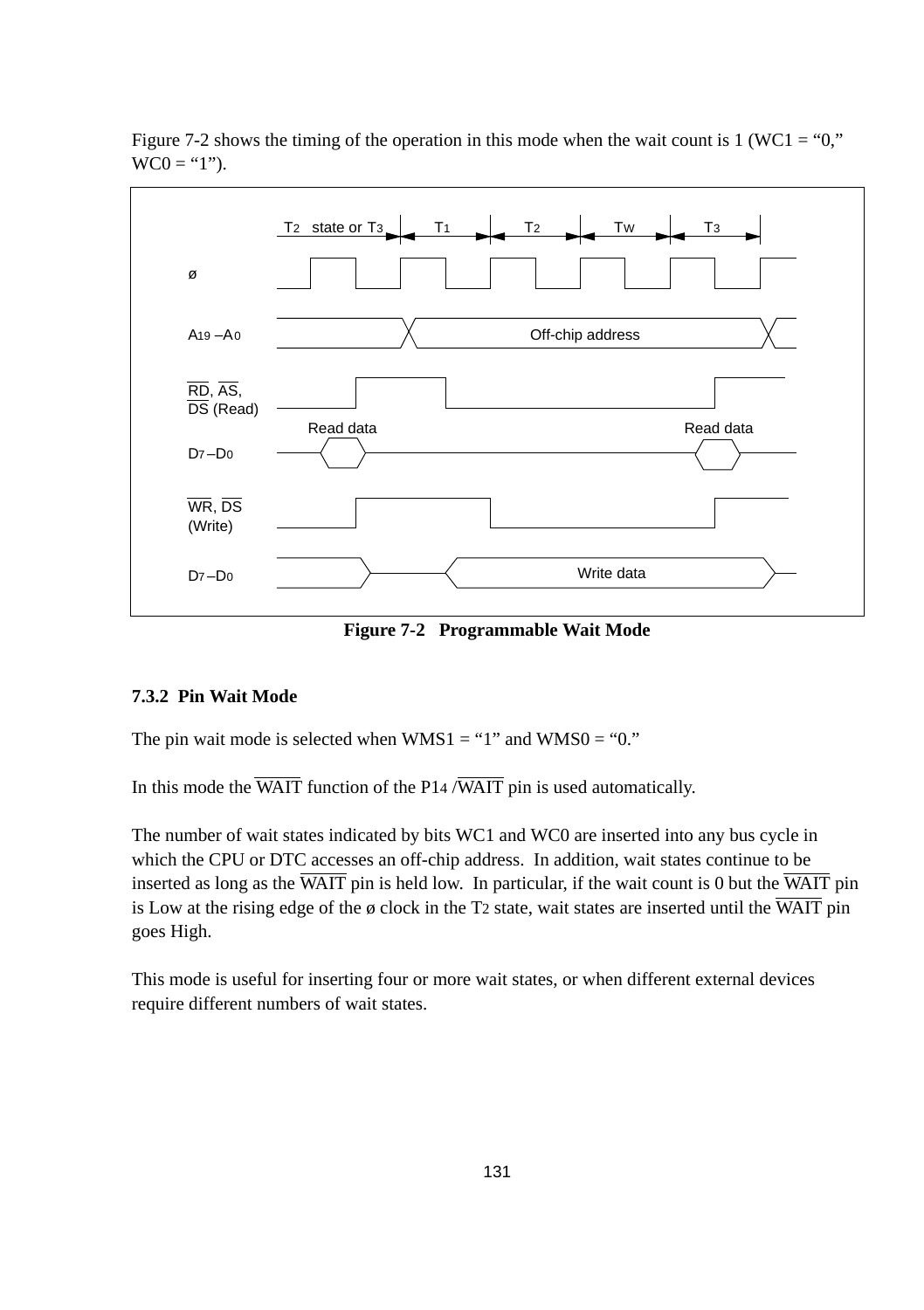

Figure 7-3 shows the timing of the operation in this mode when the wait count is  $1 (WC1 = "0,"$  $WCO = "1"$ ) and the  $\overline{WAIT}$  pin is held Low to insert one additional wait state.

**Figure 7-3 Pin Wait Mode**